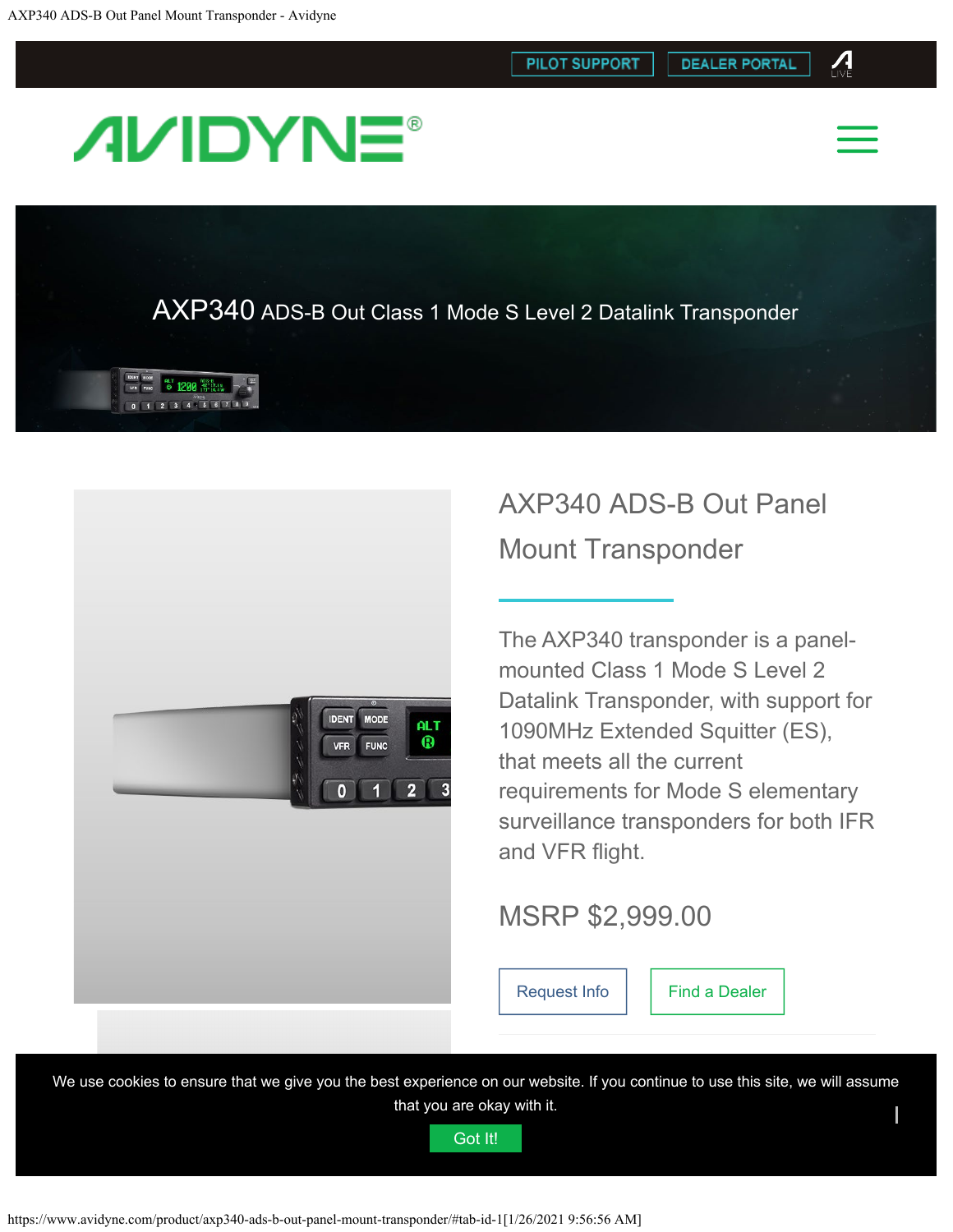## $\mathbf{D}$   $\mathbb{R}$   $\mathbf{G}$   $\mathbf{D}$   $\mathbf{D}$   $\mathbf{D}$   $\mathbf{D}$   $\mathbf{D}$

#### **OVERVIEW** SPECIFICATIONS DOCUMENTATION

### The Mode S Advantage

As part of our SkyTrax line, the ADS-B Out AXP340 is a panel-mounted Class 1 Mode S Level 2 Datalink Transponder. It delivers 240 Watts of transmitter power, and responds to both legacy Mode A/C interrogations and to Mode S interrogations from both ground radar and airborne collision avoidance systems. In the Mode S environment (S stands for Select), a Mode S interrogator can selectively address a single transponder. This allows accurate position plotting with lower reply rates, which in turn reduces frequency congestion and interference.

As a slide-in replacement for existing KT76A/KT78A transponders, the AXP340 is designed to easily upgrade existing Mode A/C equipment to Mode S, while adding additional functionality like a Direct-entry Numeric Keypad, Pressure Altitude & GPS Lat/Lon readout, Flight ID entry, one-touch VFR code entry, an easy-to-use Stop Watch Timer, Flight Timer, and Altitude Alerter.

## Meeting the Mandate for ADS-B

The AXP340 also supports the latest Version 2 1090 MHz Automatic Dependent Surveillance Broadcast (ADS-B) Extended Squitter, known as "ADS-B OUT". Equipping with ADS-B Out will be required in mos U.S. airspace by 2020. The AXP340, when linked to a suitable GPS receiver, transmits position information to appropriately-equipped ground stations and other aircraft. This provides improved airborne surveillance, provides vital information for airport ground surveillance, and is a key feature of future airspace plans.